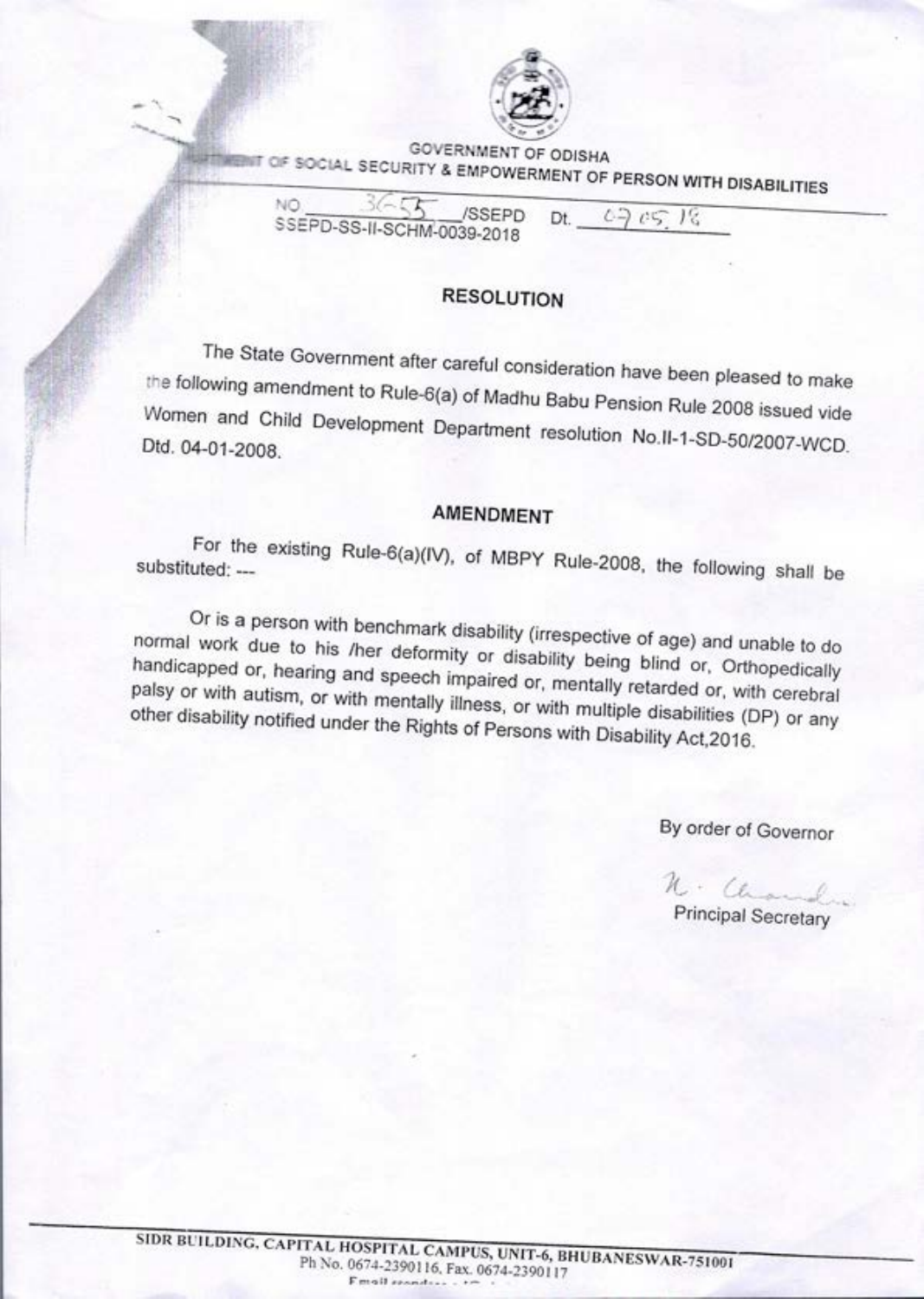

> $3799$ NO. /SSEPD SSEPD-SS-II-SCHM-0039-2018

 $Dt$  /6.5.18

13

#### **RESOLUTION**

The State Government after careful consideration have been pleased to make the following amendment to Rule-6(b) of Madhu Babu Pension Rule 2008 issued vide Women and Child Development Department Resolution No.16976-WCD-SD-SSCHM-050-2012-WCD Dtd. 29-09-2012.

#### **AMENDMENT**

For the existing Rule-6(b), of MBPY Rule-2008, the following shall be substituted: ---

"has family income from all sources not exceeding Rs. 40,000/- (Rupees Forty Thousand) only per annum or, included in the BPL list".

By order of Governor

N. Chandre

Principal Secretary to Government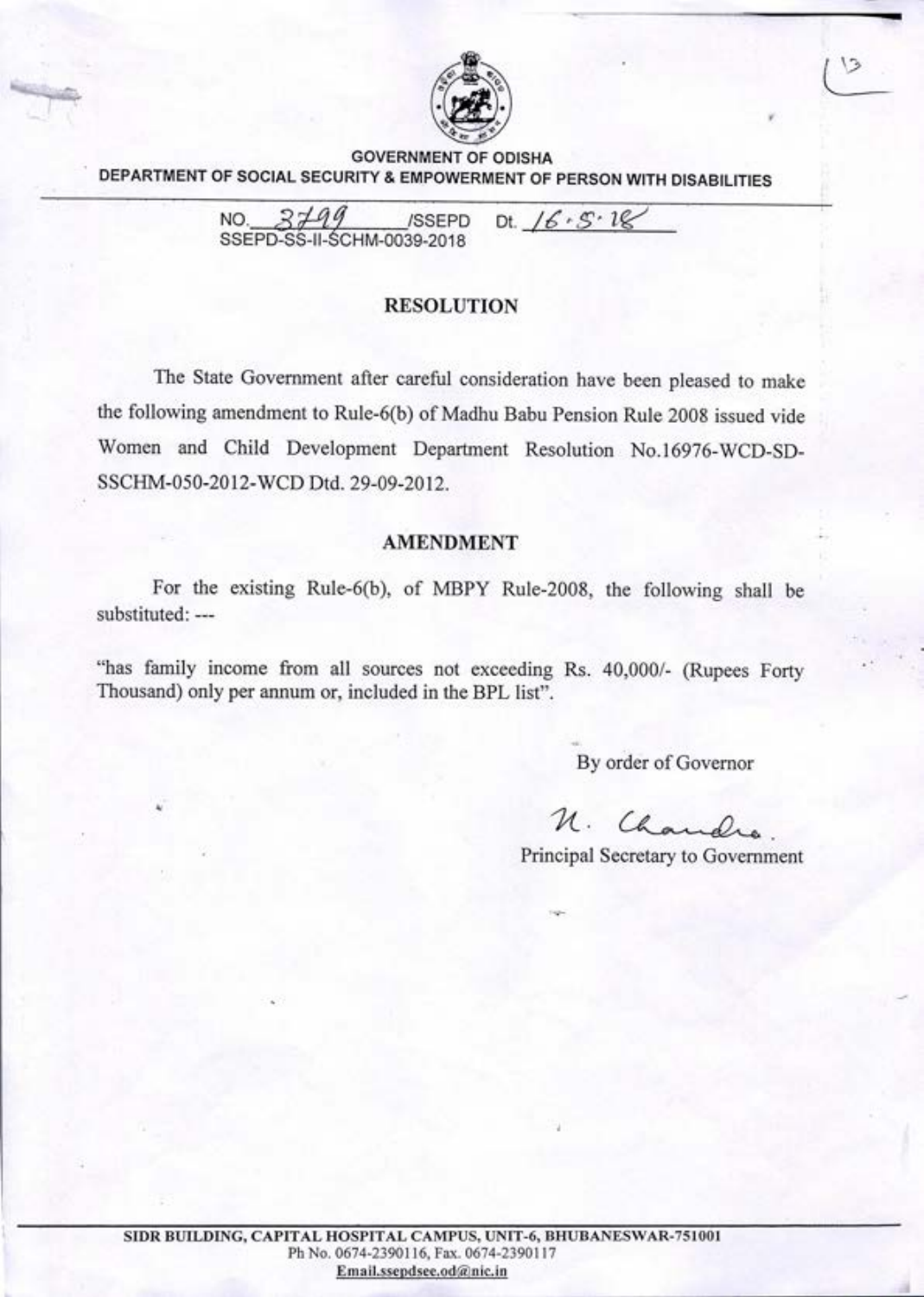

#### **EXTRAORDINARY**

**PUBLISHED BY AUTHORITY**

# **No.1663 CUTTACK, TUESDAY, SEPTEMBER 4, 2018/BHADRA 13, 1940**

No. 6459-SSEPD-SS-II-SCHM-0039/2018-SSEPD

GOVERNMENT OF ODISHA

**DEPARTMENT OF SOCIAL SECURITY & EMPOWERMENT OF PERSON WITH DISABILITIES**

#### RESOLUTION

#### The 25th August 2018

The State Government after careful consideration have been pleased to make the following amendment to Rule 9 (e) of Madhu Babu Pension Rule, 2008 issued vide Women and Child Development Department Resolution, dated the 4th January 2008.

#### **AMENDMENT**

To the existing Rule <sup>9</sup> (e) of MBPY Rule 2008, the following shall be substituted and  $aded :=$ 

PROOF OF AGE :

I

\

' The age of the applicant mentioned in the application is to be verified from dependable sources like :

- (i) Electoral Roll/Aadhaar ID
- (ii) School Leaving Certificate issued by the competent Authority
- (iii) Birth Certificate issued by the competent Authority
- (iv) if none of the above is available, than an age certificate from <sup>a</sup> Medical Officer not below the rank of an Assistant Surgeon of the nearest PHC/CHC/Subdivisional Hospital/ District Headquarters Hospital.

By order of the Governor

#### **N. CHANDRA**

Principal Secretary to Government

Printed and published by the Director, Directorate of Printing, Stationery & Publication, Odisha, Cuttack-10 erectorate of Printing, Station<br>Ex. Gaz. 1140--173+1,000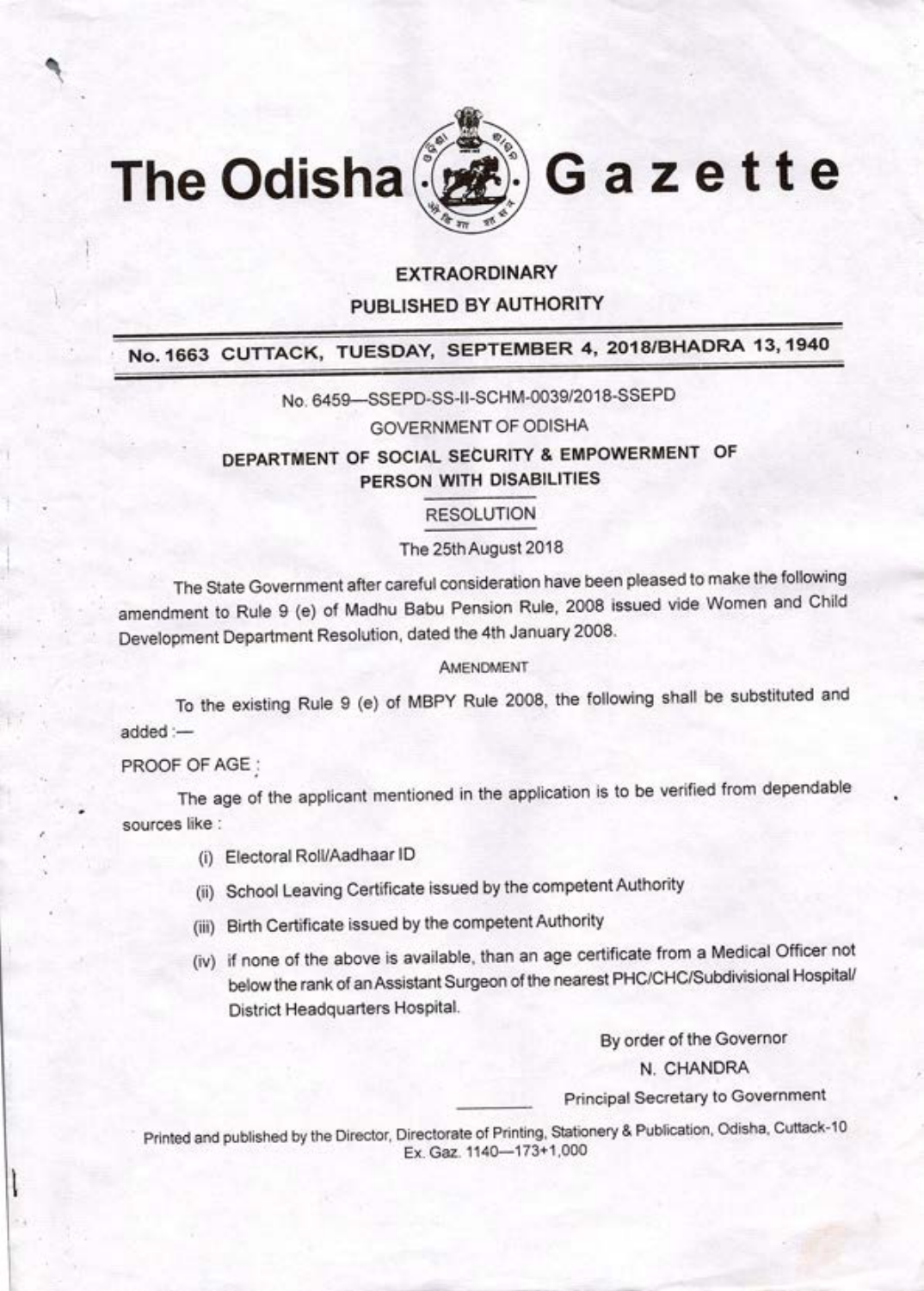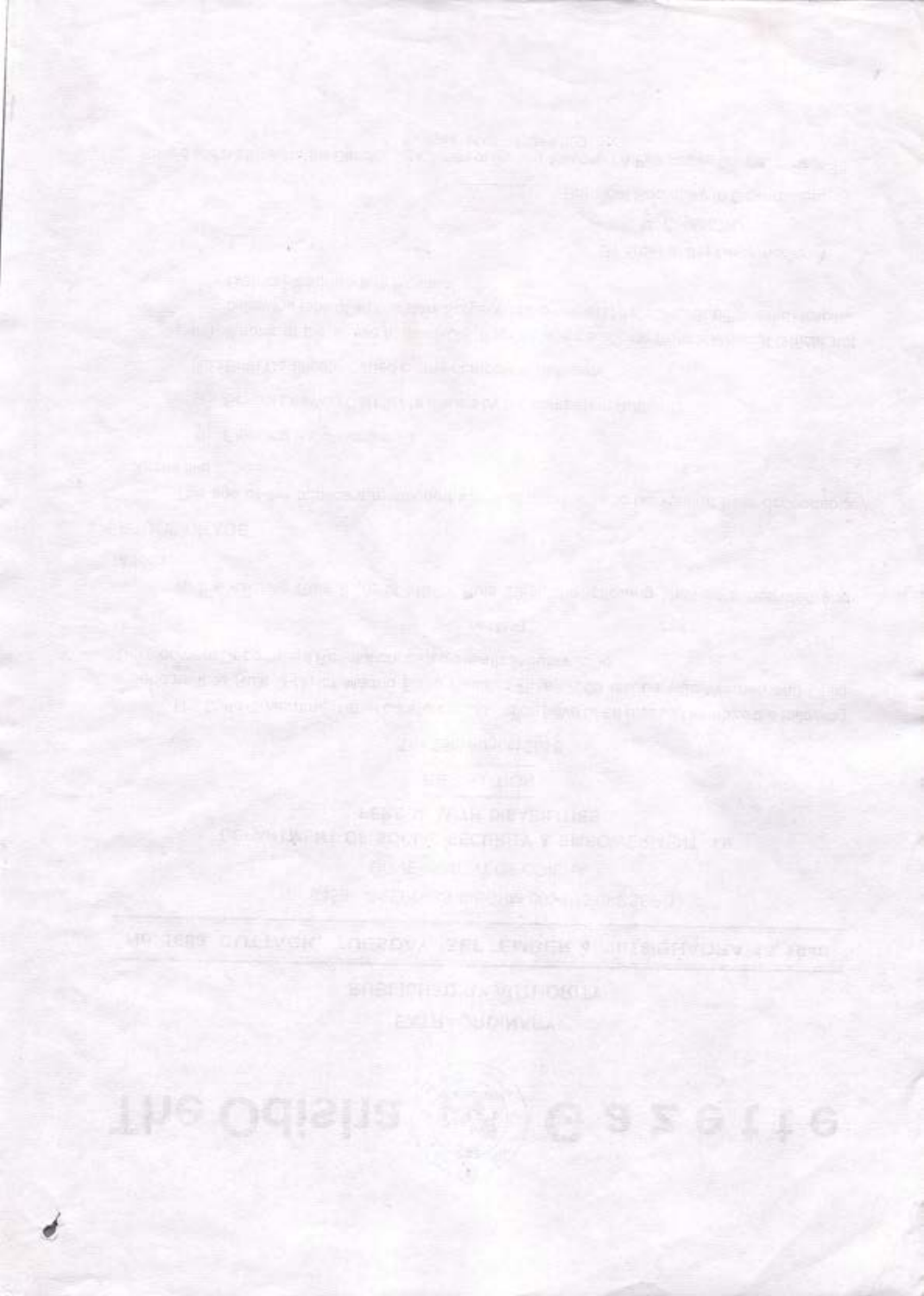

> **NO. 6514 //SSEPD SSEPD-SS-II-SCHM-0060-2019** D<sub>t.</sub>  $23.07.2019$

#### **RESOLUTION**

The State Government after careful consideration have been pleased to make the following amendment to Rule-6 of Madhu Babu Pension Rule 2008 issued vide Women and Child Development Department Resolution dated 04.01.2008, on 'eligibility criteria and categories of MBP'.

#### **AMENDMENT**

For the existing Rule-6, of MBPY Rule-2008, the following shall be added: -

"(viii) or, is a deserted or divorcee woman

Provided that, persons with disability, deserted or divorcee women and widows, should not be part of <sup>a</sup> family having income tax payer or Government Servant, working or retired, as a member, and in such cases no other income ceiling will be applicable..

Provided that, widows, deserted and divorcee women will be identified on the basis of self-certification which shall be verified by the Local Block/GP/ULB Level  $\frac{10}{2}$ Extension Officers", and no death or divorcee certificate will be required.

By order of Governor

By order of Governor<br>
W. Cleanche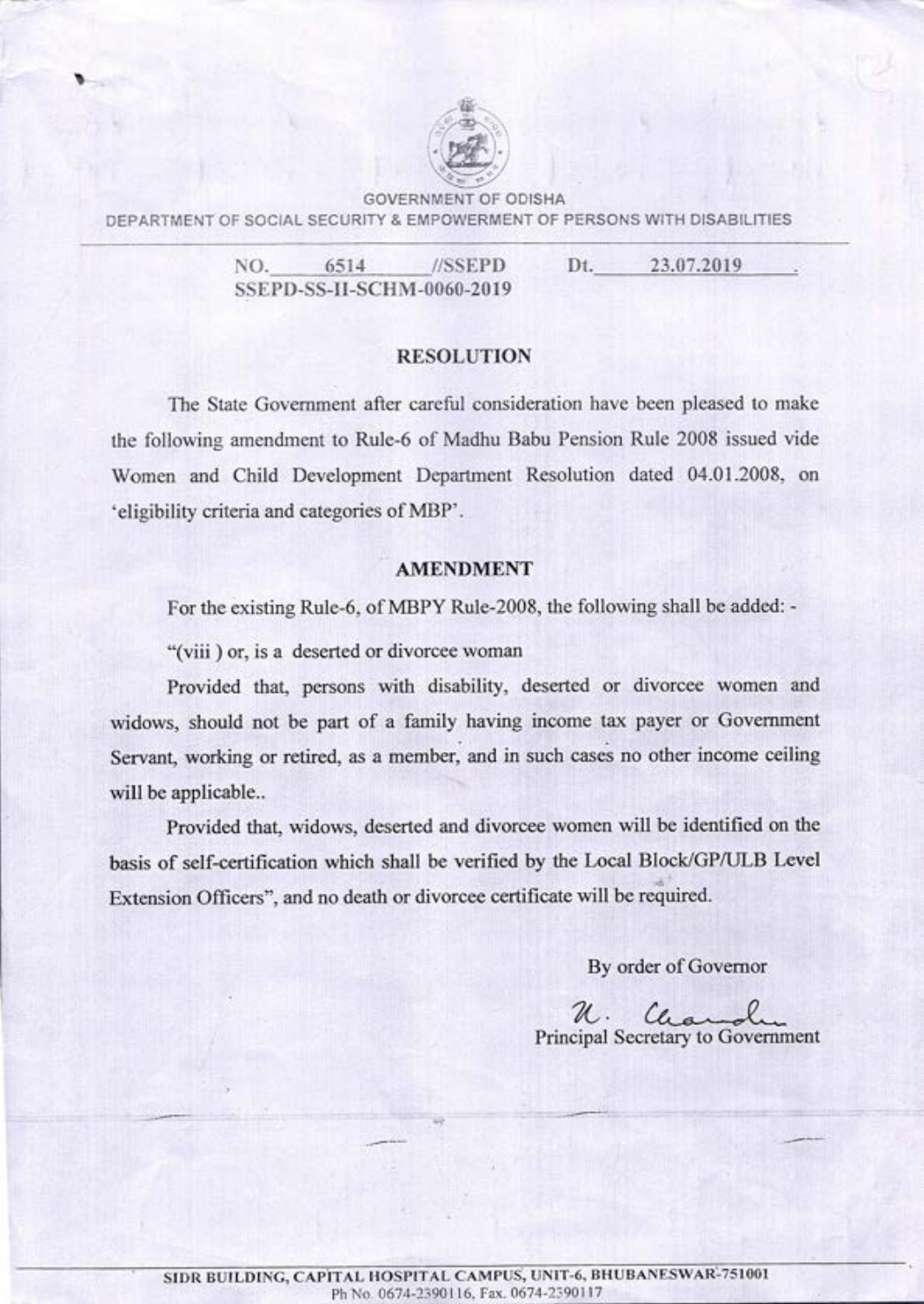Memo No.  $6515$ //SSEPD. Dated. 23.07.2019

Copy forwarded to Additional Secretary to Hon'ble Chief Minister, Odishu Bhubaneswar / P.S to Hon'ble Minister SSEPD / OSD to Chief Secretary, Odisha P.S. to Development Commissioner cum Additional Chief Secretary, Bhubaneswar for kind information of Hon'ble Chief Minister, Hon'ble Minister, Chief Secretary and D.C cum A.C.S.

n. Charles

Principal Secretary to Government Memo No. 6516 //SSEPD, Dated. 23.07.2019 Copy forwarded to all Collectors / all DSSOs for information and necessary action.

N. Chander

Principal Secretary to Government Memo No. 6517 //SSEPD, Dated. 23.07.2019 Copy forwarded to the Director, Directorate of Printing, Stationery and Publication, Odisha, Cuttack for information and necessary action. He is requested to publish the above amendment in the Odisha Gazette and supply 1,000 nos. of copies to this Department early for day to day official business.

n. Chander,

Principal Secretary to Government

SIDR BUILDING, CAPITAL HOSPITAL CAMPUS. UNIT-6, BHUBANESWAR-751001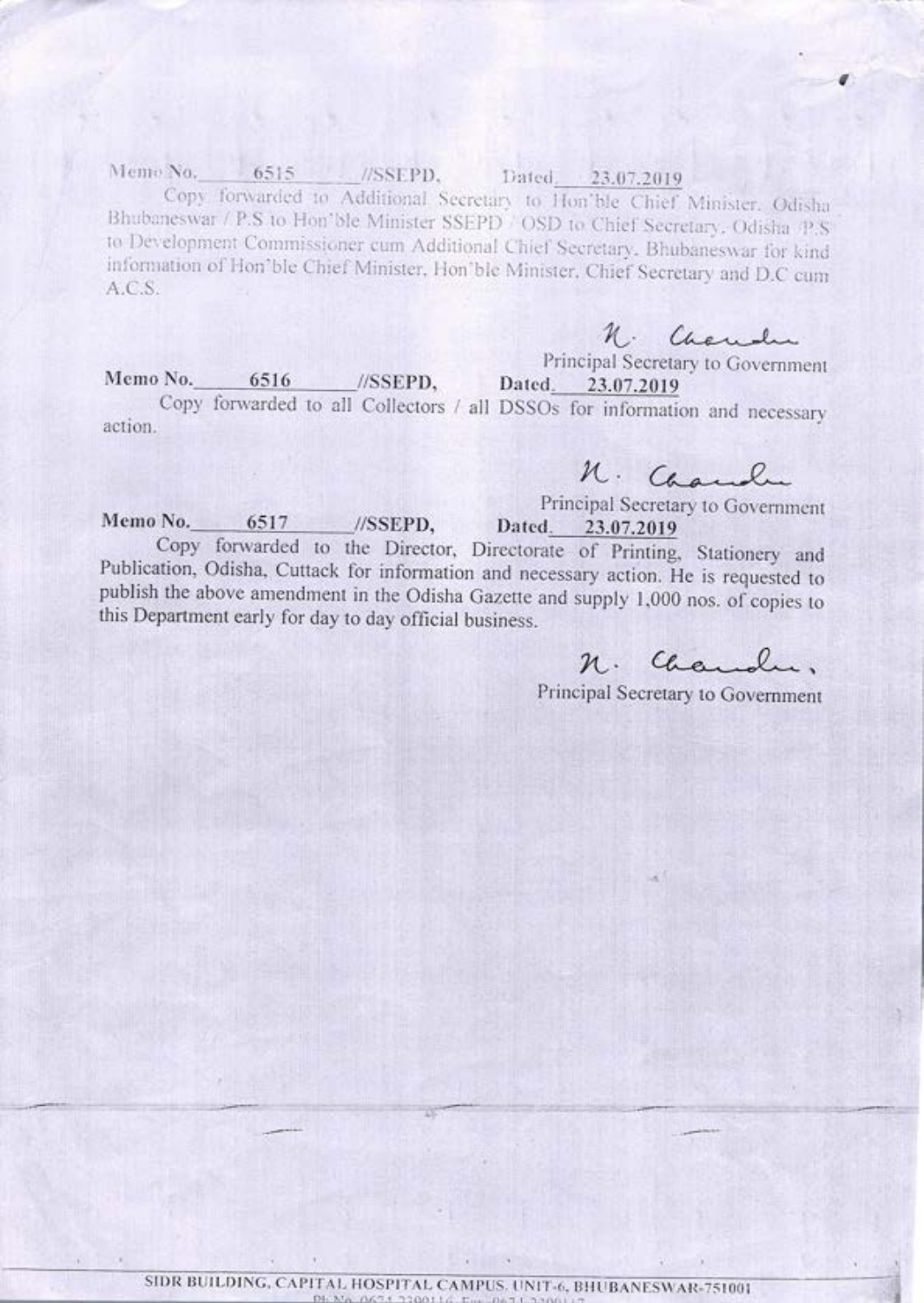

> **NO. 6547 //SSEPD** Dt. 23.07.2019 **SSEPD-SS-II-SCHM-0060-2019**

#### **RESOLUTION**

The State Government after careful consideration have been pleased to make the following amendment to Rule-6(b) of Madhu Babu Pension Rule 2008 issued vide Women and Child Development Department Resolution dated 04.01.2008, on 'eligibility criteria and categories of MBP'.

#### **AMENDMENT**

For the existing Rule-6(b), of MBPY Rule-2008, the following shall be added:-

"has family income from all sources not exceeding **Rs.40,000/-** (Rupees Forty Thousand) only per annum or, included in the BPL list".

Provided that this income ceiling will not be applicable in case of persons with disability, widows, deserted or divorcee women who themselves or do not have as a member of their family any income tax payer or government servant, working or retired. wing shall be adde<br>0,000/- (Rupees Fo<br>1 case of persons v<br>s or do not have a<br>servant, working<br>therefore of Governor<br>Concerned Covernor

By order of Governor

 $\mu$ .

-------

Princ ipal S ec retary to Government

 $-$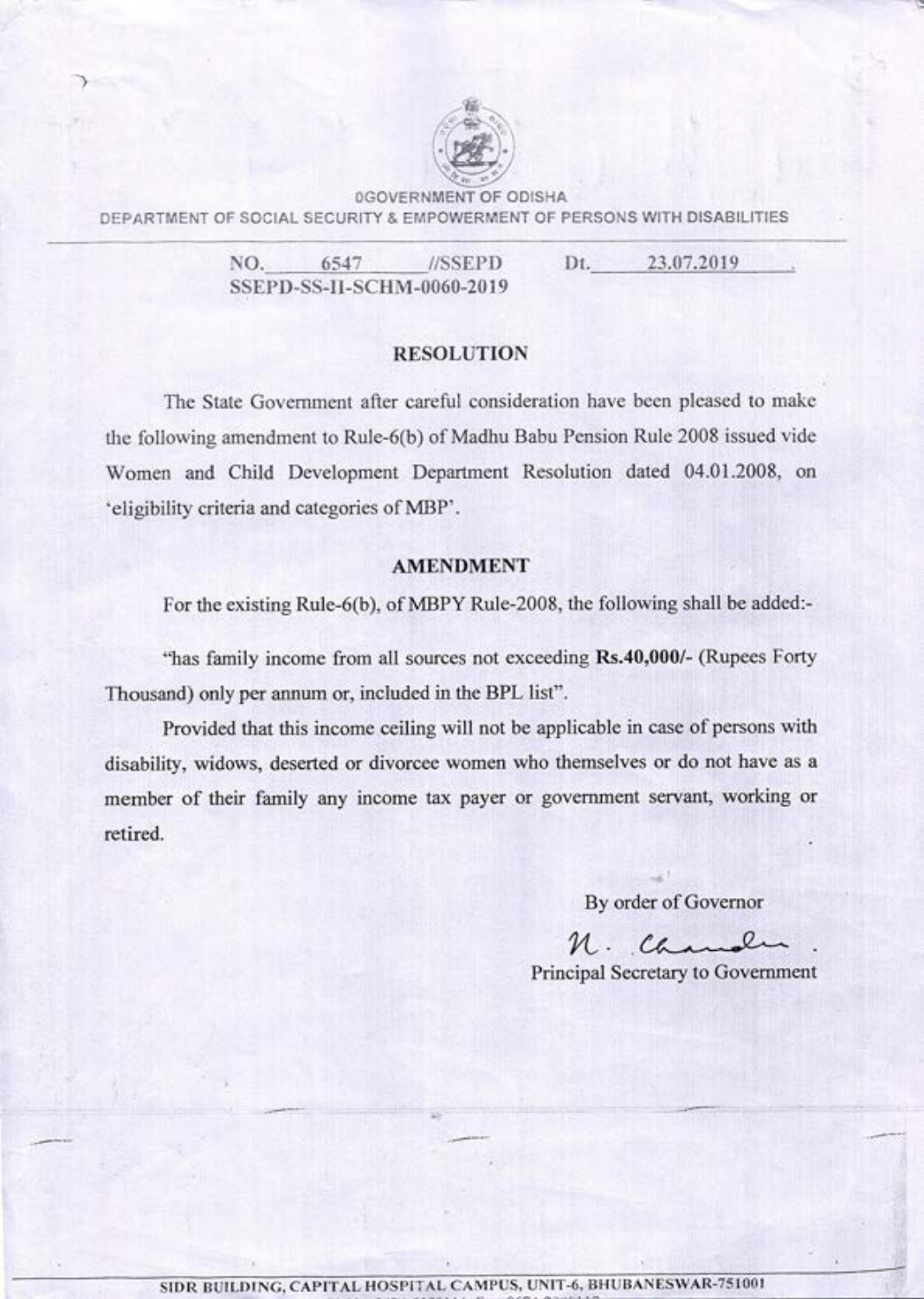**Memo No. 6548 //SSEPD, Dated. 23.07.2019** Copy forwarded to Additional Secretary to Hon'ble Chief Minister, Odisha Bhubaneswar / P.S to Hon'ble Minister SSEPD / OSD to Chief Secretary, Odisha /P.S to Development Commissioner cum Additional Chief Secretary, Bhubaneswar for kind information of Hon'ble Chief Minister, Hon'ble Minister, Chief Secretary and D.C cum A.C.S. 1.2019<br>hief Minister, Odisl<br>Secretary, Odisha /P<br>ary, Bhubaneswar f<br>r, Chief Secretary and<br>Creatary to Governme<br>1.2019 a

n.

Princ ipal Sec retary to Government **Memo No. 6549 //SSEPD, Dated. 23.07.2019**

Copy forwarded to all Collectors / all DSSOs for information and necessary action.

> $\mathcal{U}$ . Claudie

**Memo No. 6550 //SSEPD,** Principal Secretary to Government **e d . 2 3. 0 7. 2 0 19** Copy forwarded to the Director, Directorate of Printing, Stationery and Publication, Odisha, Cuttack for information and necessary action. He is requested to publish the above amendment in the Odisha Gazette and supply 1,000 nos. of copies to this Department early for day to day official business. •  $\frac{2019}{\text{ting}}$  Stationery<br>on. He is request<br>1,000 nos. of c<br>Channel retary to Govern

Principal Secretary to Government

··-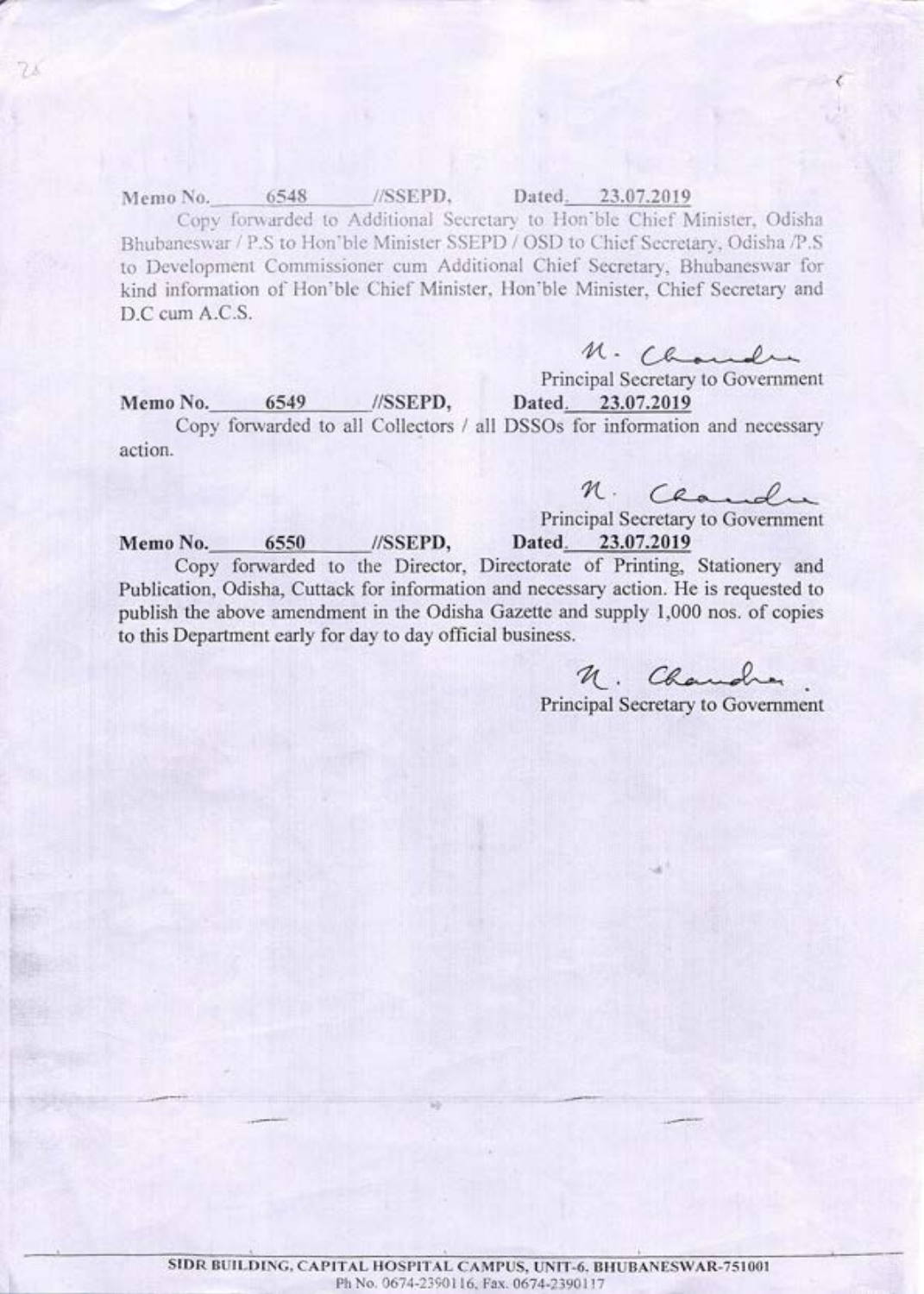

> **No. 5125 //SSEPD SSEPD-SS-II-SCHM-0045-2020**

**Dated** 16.7.2020

#### **RESOLUTION**

The State Government after careful consideration have been pleased to make the following amendment to Rule-6 of Madhu Babu Pension Yojana Rules, 2008 issued vide Women and Child Development Department Resolution No. *11-1-SD-50/2007-WCD* dated 4" January, 2008, on **Eligibility Criteria and Categories of MBP.**

#### **AMENDMENT**

For the existing Rule-6 of MBPY Rules, 2008, the following shall be added:-

"(ix) or, is a transgender person

Provided that, the person possesses a certificate of identity issued under Section-6 of "The Transgender Persons (Protection of Rights) Act, 2019".

Provided that, such person's income from aii sources does not exceed Rs. 40,000/-(Rupees Forty Thousand only) per annum (Tehsildar concerned to certify): or, he/she doesn't have as a member of his/her family any income tax payer or government servant, working or retired.

By order of the Governor

 $\mu$  of the Governe<br> $\mu$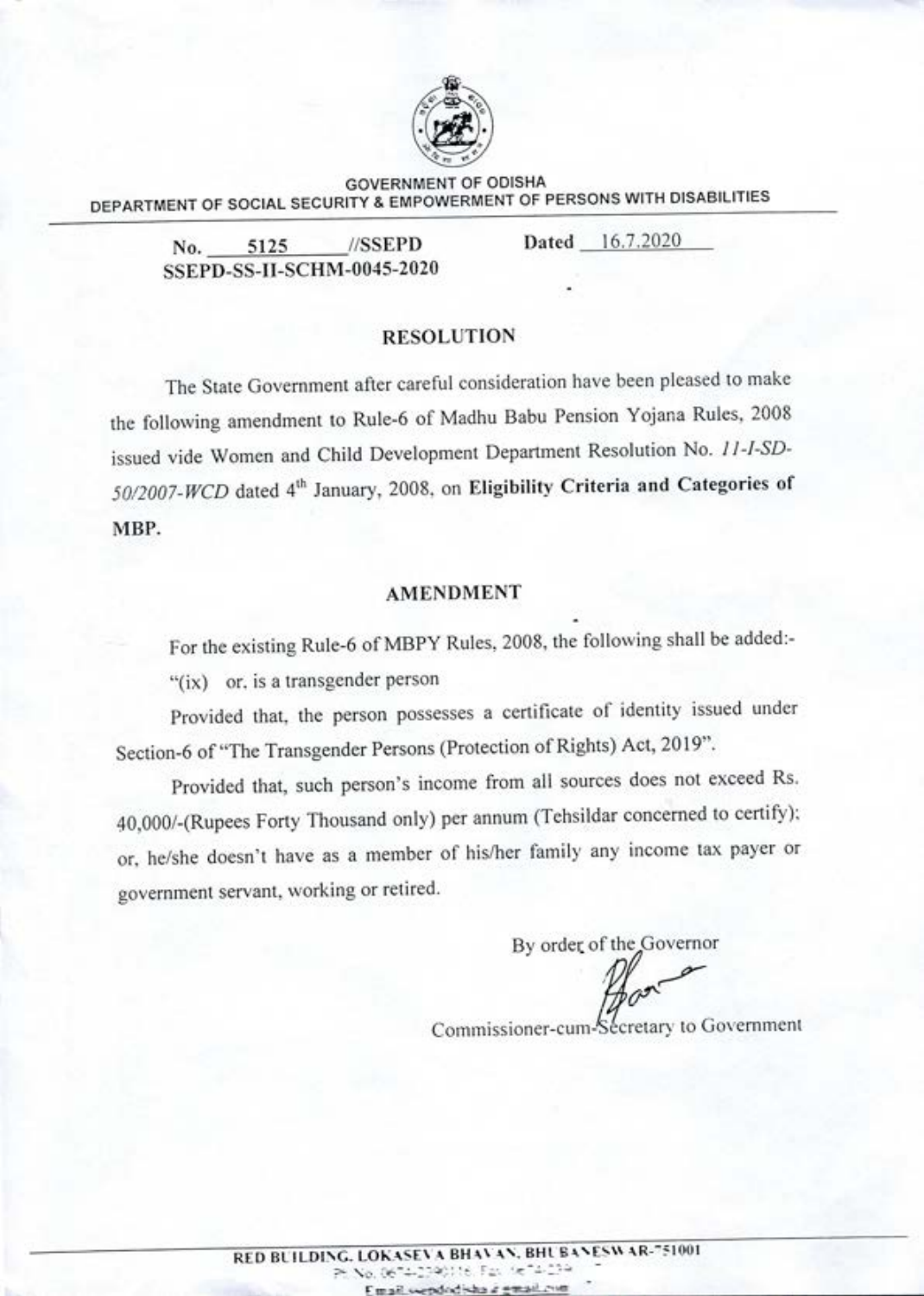#### //SSEPD Memo No. 5126

Copy forwarded to Additional Secretary to Hon'ble Chief Minister, Odisha Bhubaneswar/ P.S to Hon'ble Minister, SSEPD/ OSD to Chief Secretary, Odisha/ P.S to Development Commissioner cum Additional Chief Secretary, Bhubaneswar for kind information of Hon'ble Chief Minister, Hon'ble Minister, Chief Secretary and DC-cum-ACS.

Alme Joint Secretary to Government

#### //SSEPD Memo No. 5127

Dated 16.07.2020

Dated 16.07.2020

Copy forwarded to all Collectors/ all DSSOs for information and necessary action.

Deme<br>16.7.2020 Joint Secretary to Government

#### //SSEPD Memo No. 5128

Dated 16.07.2020

Copy forwarded to the Director, Directorate of Printing, Stationery and Publication, Odisha, Cuttack for information and necessary action. He is requested to publish the above amendment in the Odisha Gazette and supply 1000 number of copies to this Department early for day to day official business.

Joint Secretary to Government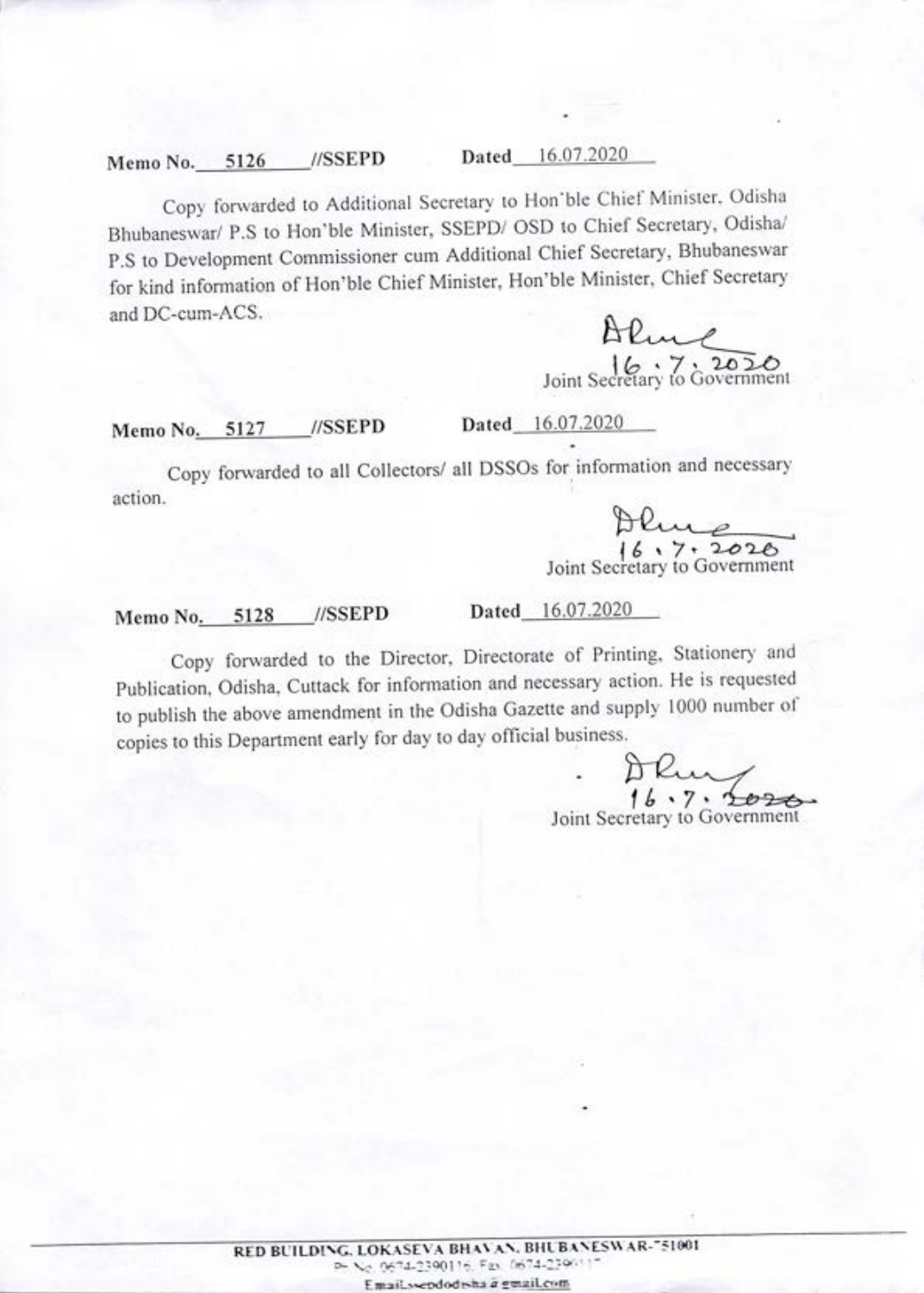

 $//$ SSEPD No. 2290 SSEPD-SS-II-SCHM-0003-2021 Dated 08.03.2021

#### **RESOLUTION**

The State Government after careful consideration have been pleased to make the following amendment to Rule-6(b) of Madhu Babu Pension Yojana Rules, 2008 issued vide Social Security & Empowerment of Persons with Disabilities Department Resolution No. 3799/SSEPD dated 16<sup>th</sup> May, 2018.

#### **AMENDMENT**

For the existing Rule-6(b) of MBPY Rules, 2008, the following shall be substituted:-

"has family income from all sources not exceeding Rs. 60,000/- (Rupees Sixty Thousand) only per annum or, included in the BPL list".

By order of the Governor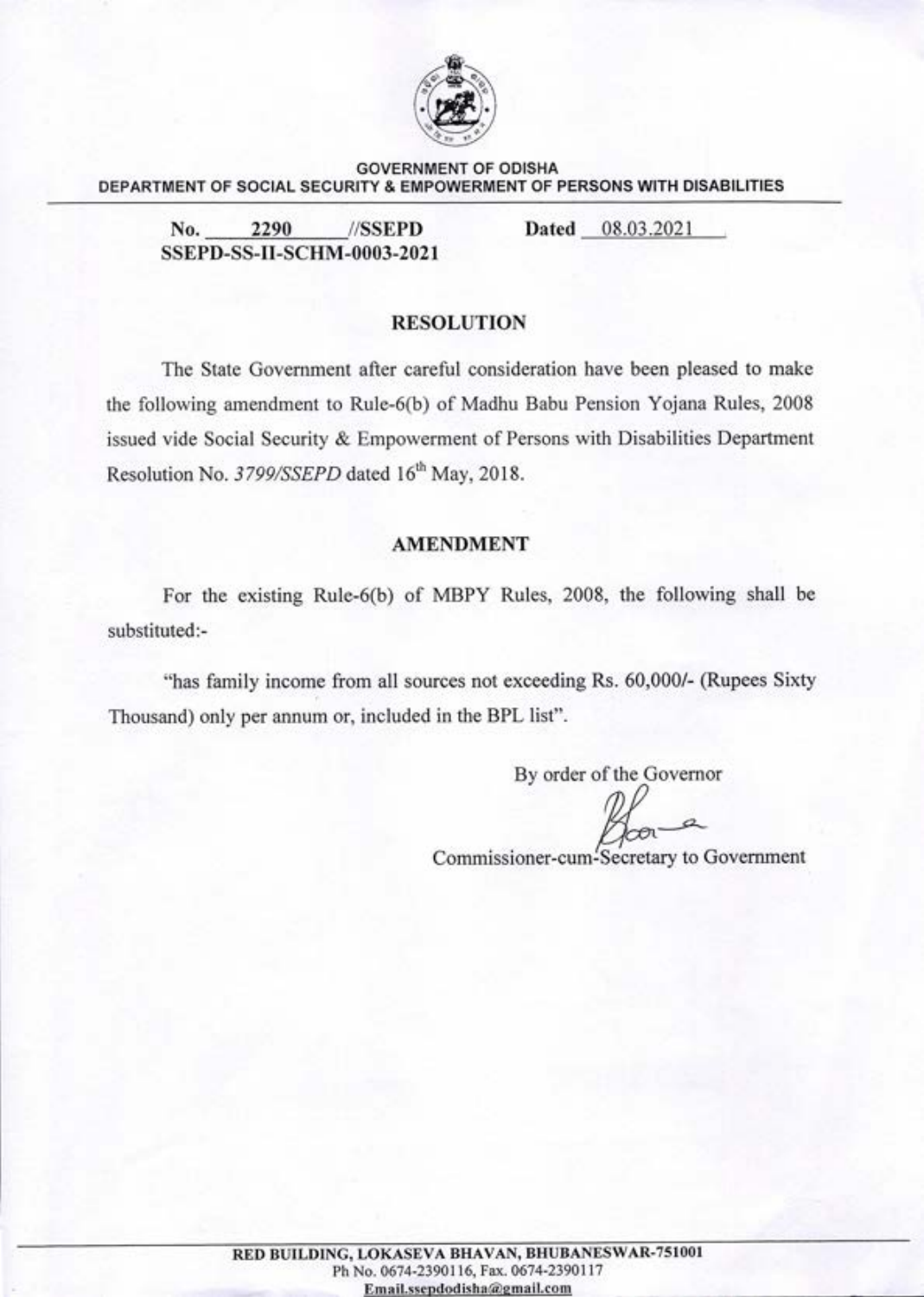#### **Memo No. 2291 //SSEPD Dated** 08.03.2021

Copy forwarded to Additional Secretary to Hon'ble Chief Minister, Odisha Bhubaneswar/ P.S to Hon'ble Minister, SSEPD/ OSD to Chief Secretary, Odisha/ P.S to Development Commissioner cum Additional Chief Secretary, Bhubaneswar, P.S to Commissioner-cum-Secretary, SSEPD *I* OSD to Director, SSPED for kind information of Hon'ble Chief Minister, Hon'ble Minister, Chief Secretary, DC-cum-ACS, Commissioner-cum-Secretary and Director, SSEPD Department. Director, SSPED for kind<br>ter, Chief Secretary, DC-cum-<br>D Department.<br> $R_{\text{rel}}$ <br>Joint Secretary to Government

#### **Memo No. 2292 //SSEPD Dated** 08.03.2021

Copy forwarded to all Collectors *I* all DSSOs for information and necessary action.

ecretary to Govern<br>1<br>transformation and neces<br>2<br>ceretary to Govern

#### Joint Se cretary to Goverhment

#### **Memo No. 2293 //SSEPD Dated** 08.03.2021

Copy forwarded to the Director, Directorate of Printing, Stationery and Publication, Odisha, Cuttack for information and necessary action. He is requested to publish the above amendment in the Odisha Gazette and supply 1000 number of copies to this Department early for day to day official business.

 $8.3.20$ Joint Secretary to Government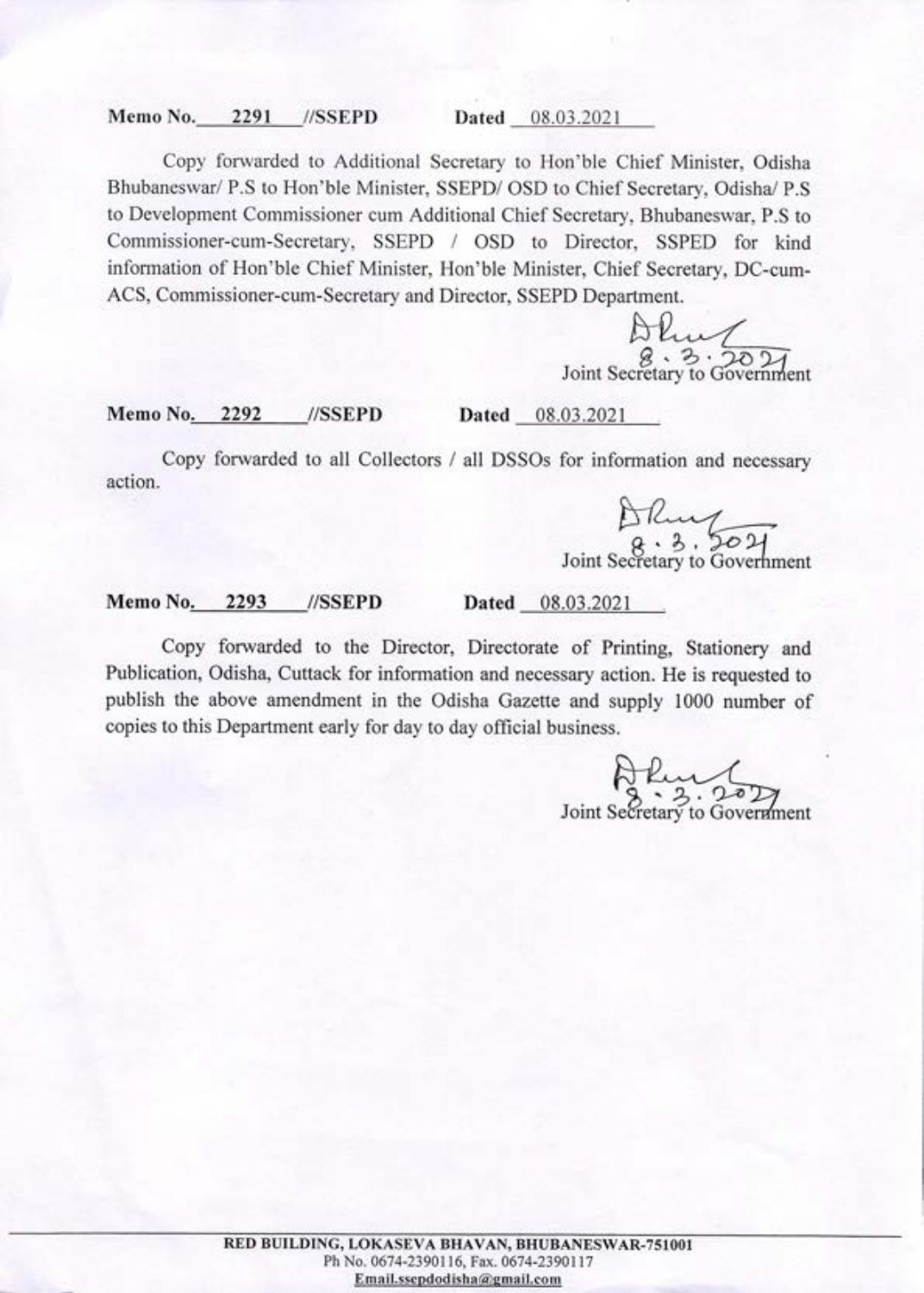

**No.** 4033 **//SSEPD SSEPD-SS-II-SCH M-0003-2021** **Dated** 25.05.2021

#### **RESOLUTION**

The State Government after careful consideration have been pleased to make the following amendment to Rule-6 of Madhu Babu Pension Yojana Rules, 2008 issued vide Women and Child Development Department Resolution No. l l-I-SD-50/2007-WCD dated 4" January, 2008, on **Eligibility Criteria and Categories of MBP.**

#### **AMENDMENT**

To the existing Rule-6(a) (ii) of MBPY Rules, 2008, the following shall be added:-

"(ii-A) or, is a widow of a person who died due to COVID. **MBPWP(COVID)"**

Provided that, either the widows themselves or any of their family members are not income tax payers or Government servants, working or retired and in such cases no other income ceiling will be applicable.

Provided that, widows will be identified on the basis of self-declaration and verified and authenticated by the Tehsildar concerned.

By order of the Governor<br> *gener*<br>
oner-cum-Secretary to Go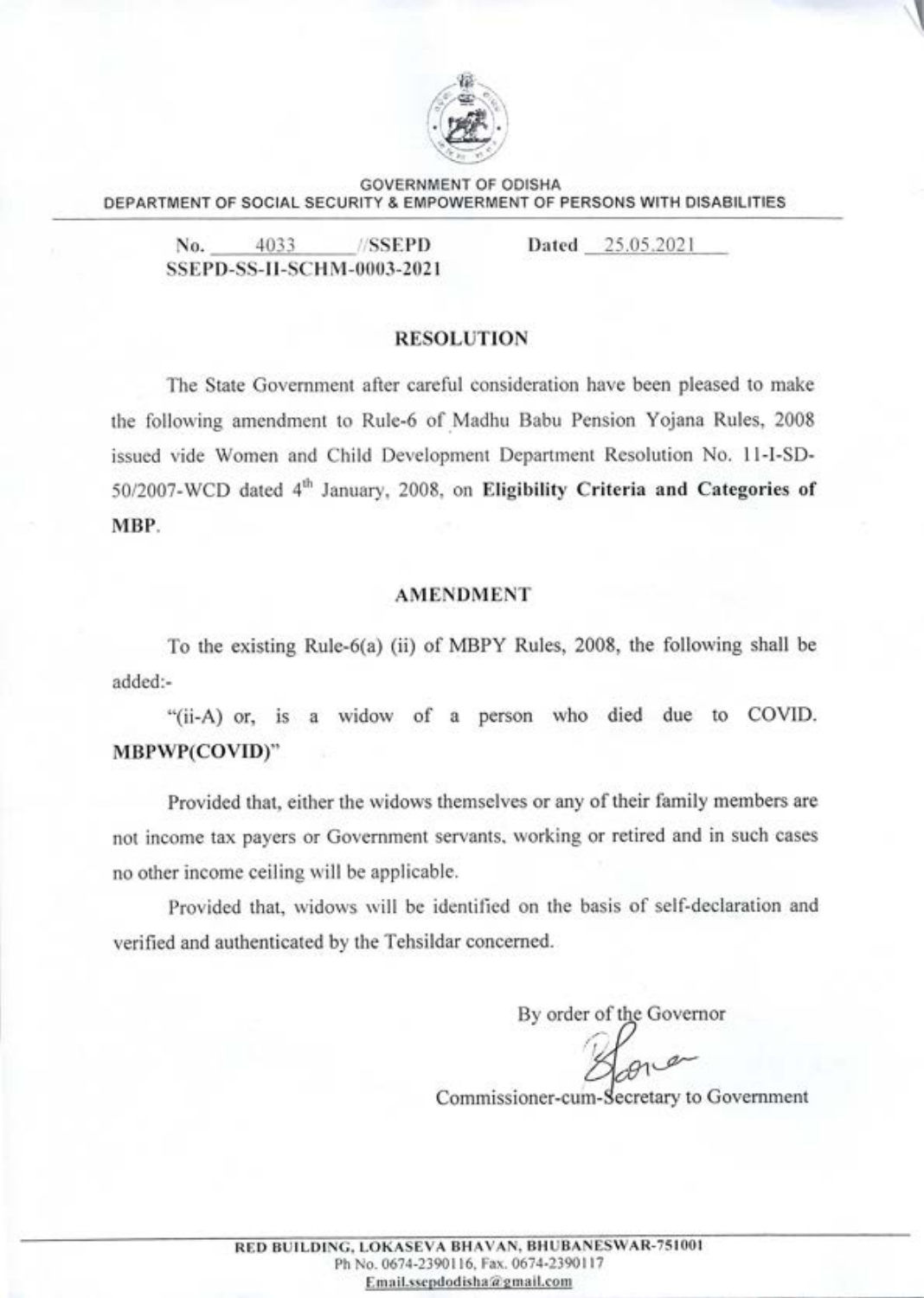## Memo No. 4034 //SSEPD Dated 25.05.2021

Copy forwarded to Additional Secretary to Hon'ble Chief Minister, Odisha Bhubaneswar/ P.S to Hon'ble Minister, SSEPD OSD to Chief Secretary, Odisha/ P.S. to Development Commissioner cum Additional Chief Secretary. Bhubaneswar. P.S to Commissioner-cum-Secretary, SSEPD/ OSD to Director, SSPED for kind information of Hon ble Chief Minister. Hon ble Minister. Chief Secretary, DC-cum-ACS, Commissioner-cum-Secretary and Director, SSEPD Department.

2<br>Joint Secretary to Government

## **Memo No.** 4035 **//SSEPD**

*r*

**Dated** 25.05.2021

action. Copy forwarded to all Collectors / all DSSOs for information and necessary

*<del>22021</del>*<br>Joint Secretary to Government

#### **Memo No.** 4036 **//SSEPD**

**Dated** 25.05.2021

Copy forwarded to the Director, Directorate of Printing, Stationery and Publication, Odisha, Cuttack for information and necessary action. He is requested to publish the above amendment in the Odisha Gazette and supply 500 numbers of copies to this Department early for day to day official business.

*ARMA<br>25 . 5 . 202j*<br>Joint Secretary to Government

## **Memo No.** 4037 **//SSEPD**

**Dated** 25.05.2021

Copy forwarded to Sri Bhimsen Sahoo. Technical Director, National Informatics Centre (NIC), Bhubaneswar/ MIS Section, SSEPD for updating the State Scheme in NSAP Portal/ requisite modifications in the online pension application form in SWP of the Department and publishing in the Department website.

A<br>Doint Secretary <del>6</del> Government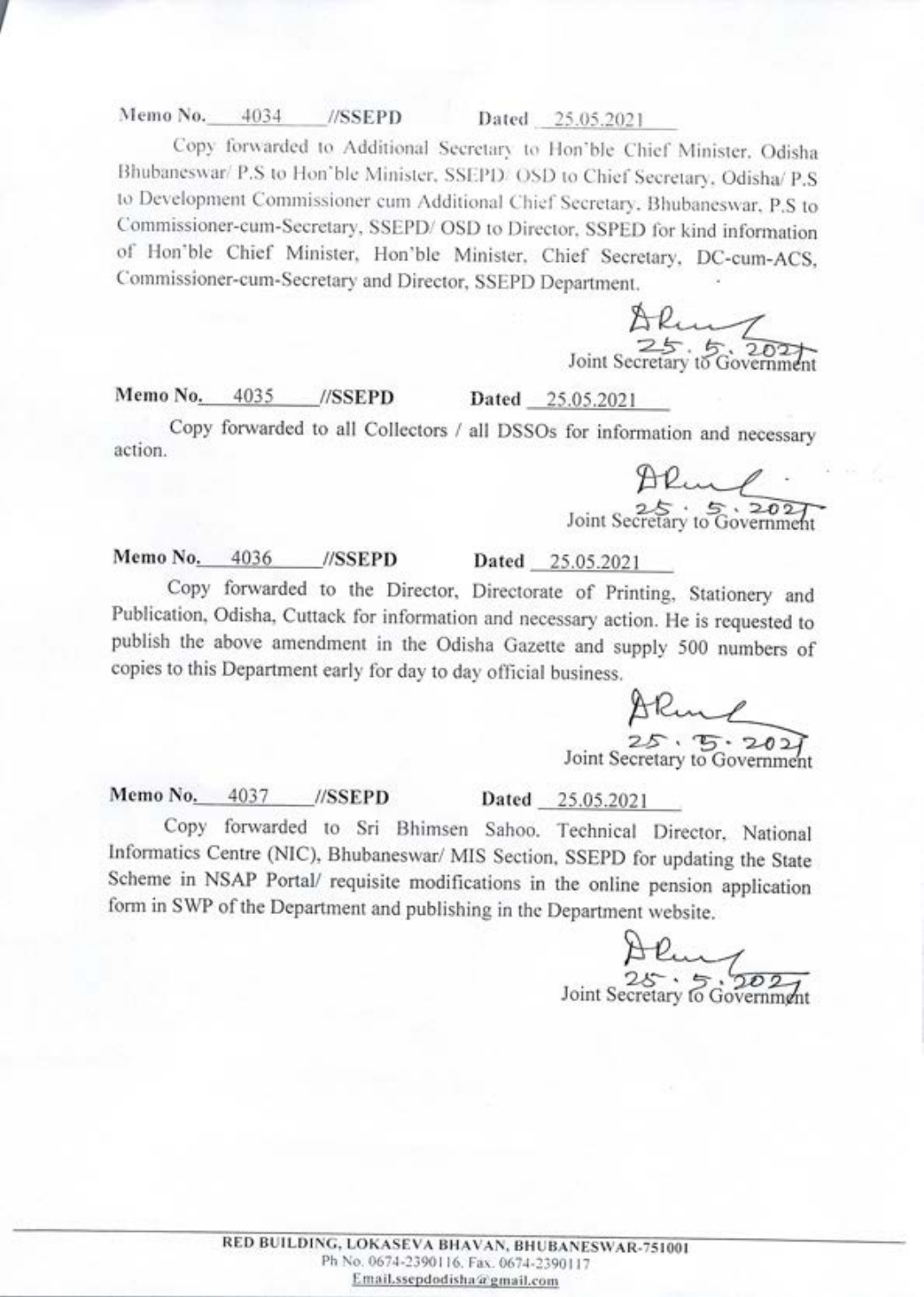

**No.** 4051 **//SSEPD SSEPD-SS-II-SCHM-0003-2021**

**Dated** 27.05.2021

#### **RESOLUTION**

The State Government after careful consideration have been pleased to make the following amendment to Rule-6 of Madhu Babu Pension Yojana Rules, 2008 issued vide Women and Child Development Department Resolution No. ll-I-SD-50/2007-WCD dated 4" January, 2008, on **Eligibility Criteria and Categories of MBP.**

## **AMENDMENT**

To the existing Rule-6(a) of MBPY Rules, 2008. the following shall be added:-

"(x) or, is an orphan child of COVID affected family. **MBPOC(COVID)**"

Provided that, the child became an orphan due to death of either both the parents or one parent in COVID (the other parent having died earlier) as certified by the Tehsildar.

Provided that, the definition of 'orphan' and 'child' will be as per The Juvenile Justice (Care and Protection of Children) Act, 2015 and in such cases no other income ceiling will be applicable.

By order of the Governor